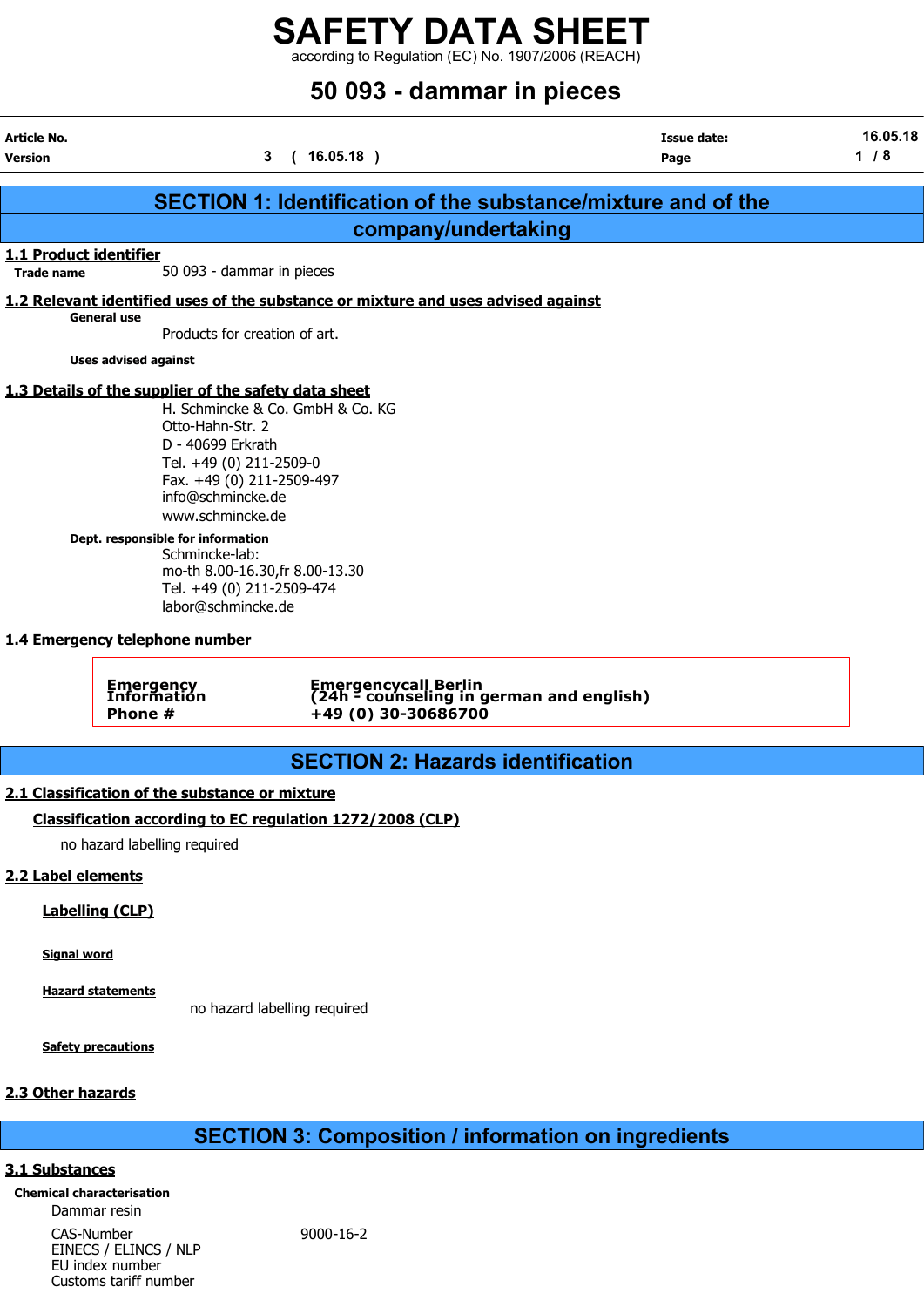according to Regulation (EC) No. 1907/2006 (REACH)

# 50 093 - dammar in pieces

| Article No. |          | <b>Issue date:</b> | 16.05.18 |
|-------------|----------|--------------------|----------|
| Version     | 16.05.18 | Page               | ◠<br>O.  |

REACH registration No. RTECS-no. Hazchem-Code CI-Number

## 3.2 Mixtures

Additional information

# SECTION 4: First aid measures

### 4.1 Description of first aid measures

# General information

In case of inhalation If you feel unwell, seek medical advice.

## In case of skin contact

Thoroughly wash skin with soap and water.

#### After eye contact

In case of contact with eyes, rinse immediately with plenty of flowing water for 10 to 15 minutes holding eyelids apart. Seek medical attention if irritation persists.

#### After swallowing

Rinse mouth immediately and drink plenty of water. Do NOT induce vomiting. Seek medical treatment in case of troubles.

### 4.2 Most important symptoms and effects, both acute and delayed

No data available

# 4.3 Indication of any immediate medical attention and special treatment needed

Treat symptomatically.

SECTION 5: Firefighting measures

# 5.1 Extinguishing media

## Suitable extinguishing media

Co-ordinate fire-fighting measures to the fire surroundings.

Extinguishing media which must not be used for safety reasons Full water jet

# 5.2 Special hazards arising from the substance or mixture

In case of fire may be liberated: Carbon monoxide and carbon dioxide

# 5.3 Advice for firefighters

# Special protective equipment for firefighters

Additional information

# SECTION 6: Accidental release measures

# 6.1 Personal precautions, protective equipment and emergency procedures

No special measures are necessary.

# 6.2 environmental precautions

No special environmental measures are necessary.

#### 6.3 Methods and material for containment and cleaning up Methods for cleaning up

Take up mechanically.

# Additional information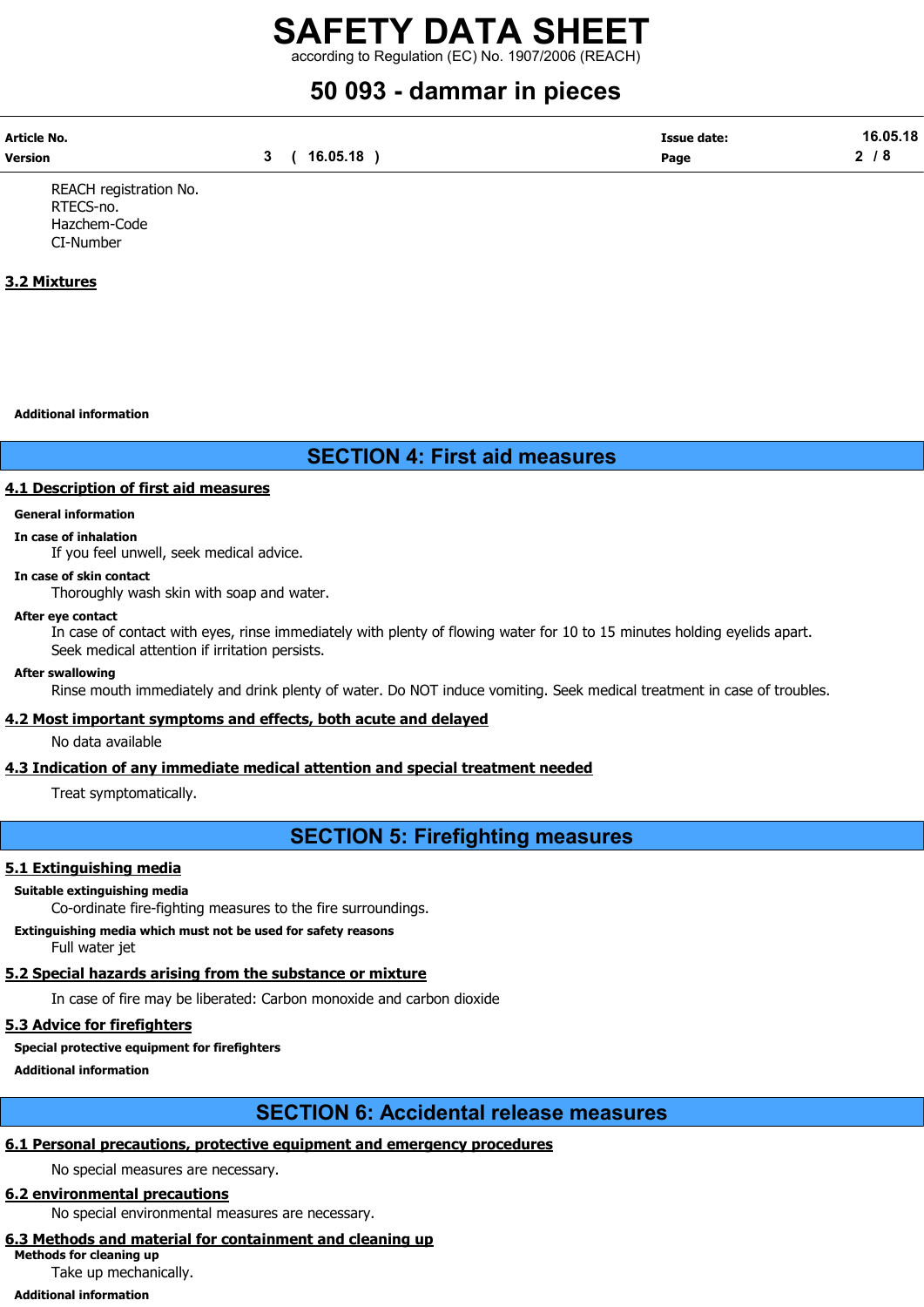according to Regulation (EC) No. 1907/2006 (REACH)

# 50 093 - dammar in pieces

| Article No. |          | <b>Issue date:</b> | 16.05.18 |
|-------------|----------|--------------------|----------|
| Version     | 16.05.18 | Page               | . о      |

## 6.4 Reference to other sections

Safe handling: see section 7 Disposal: see section 13

# SECTION 7: Handling and storage

### 7.1 Precautions for safe handling

#### Advices on safe handling

Handle in accordance with good industrial hygiene and safety practice.

#### Precautions against fire and explosion

The product in the delivered form is not dust explosion capable; the enrichment of fine dust however leads to the danger of dust explosion.

## 7.2 Conditions for safe storage, including any incompatibilities

### Requirements for storerooms and containers

Store in a well-ventilated place. Keep container tightly closed. storage temperature 10 - 30 °C

Hints on joint storage Storage class Further details

## 7.3 Specific end use(s)

No special measures necessary if stored and handled as prescribed.

# SECTION 8: Exposure controls/personal protection

### 8.1 Control parameters

### 8.2 Exposure controls

### Occupational exposure controls

Respiratory protection

With correct and proper use, and under normal conditions, breathing protection is not required.

#### Hand protection

Observe glove manufacturer's instructions concerning penetrability and breakthrough time.

#### Eye protection

**Goggles** 

#### Body protection

Protect skin by using skin protective cream. Wear suitable protective clothing.

# General protection and hygiene measures Wash hands before breaks and after work.

# SECTION 9: Physical and chemical properties

# 9.1 information on basic physical and chemical properties

| Form                             | solid            |        |        |
|----------------------------------|------------------|--------|--------|
| Colour                           | white            |        |        |
| Odour                            | almost odourless |        |        |
|                                  |                  | min    | max    |
| Initial boiling point and        |                  |        |        |
| boiling range                    |                  |        |        |
| Melting point/freezing point     |                  | 110    | 120 °C |
| Flash point/flash point range    |                  | >      |        |
|                                  |                  | 170 °C |        |
| <b>Flammability</b>              |                  |        |        |
| <b>Ignition temperature</b>      |                  |        |        |
| <b>Auto-ignition temperature</b> |                  |        |        |
| <b>Explosion limits</b>          |                  |        |        |
| <b>Refraction index</b>          |                  |        |        |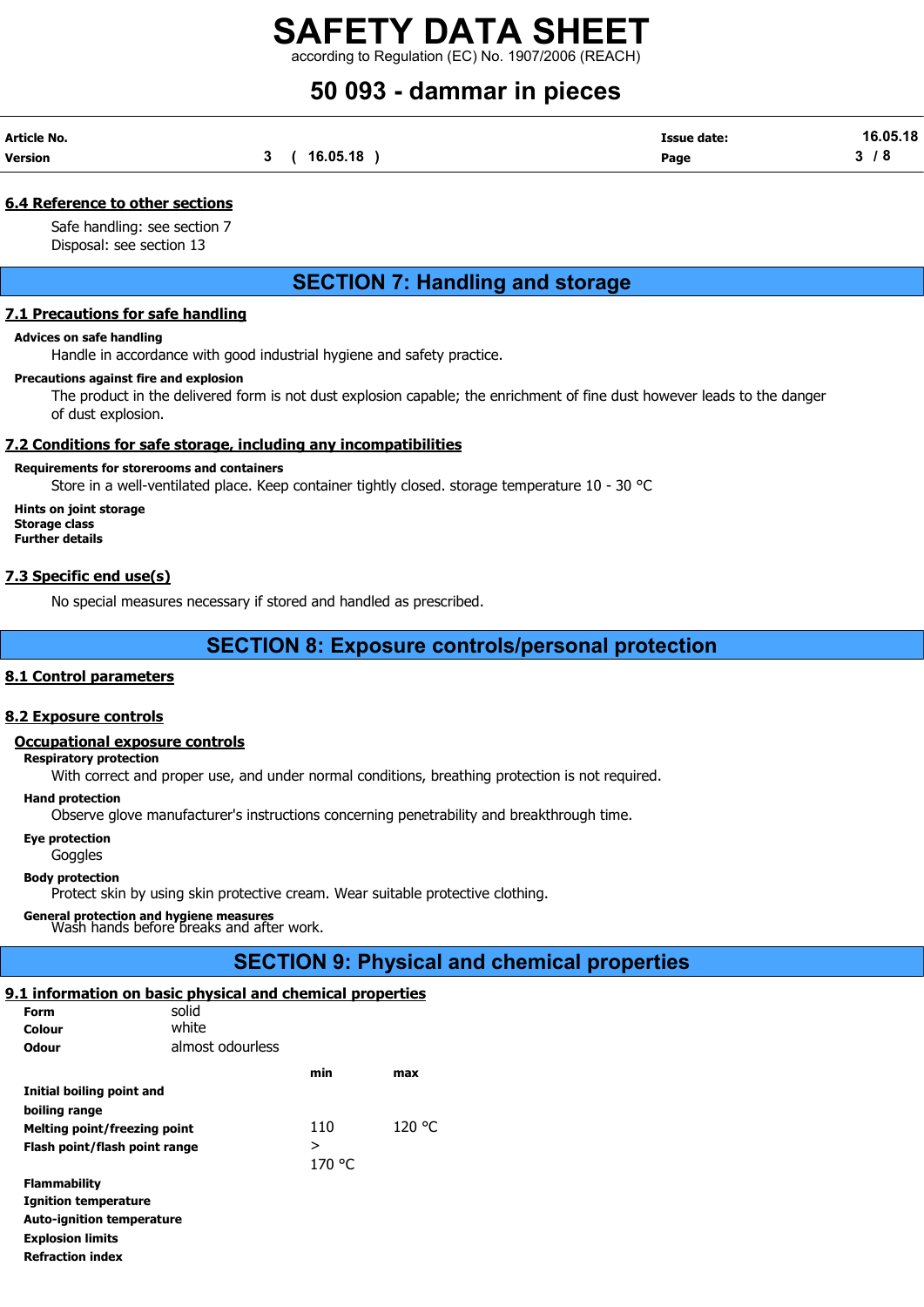according to Regulation (EC) No. 1907/2006 (REACH)

# 50 093 - dammar in pieces

| Article No.<br>Version                 | $\mathbf{3}$<br>$16.05.18$ ) | <b>Issue date:</b><br>Page | 16.05.18<br>4/8 |
|----------------------------------------|------------------------------|----------------------------|-----------------|
|                                        |                              |                            |                 |
| Partition coefficient: n-octanol/water |                              |                            |                 |
| <b>Danger of explosion</b>             |                              |                            |                 |
| Vapour pressure                        |                              |                            |                 |
| <b>Density</b>                         | 1,05 kg/l                    |                            |                 |
| <b>PH</b> value                        |                              |                            |                 |
| <b>Viscosity dynamic of</b>            |                              |                            |                 |
| Viscosity dynamic up to                |                              |                            |                 |

Viscosity kinematic of Viscosity kinematic up to

# 9.2 Other information

SECTION 10: Stability and reactivity

# 10.1 Reactivity

Product is stable under normal storage conditions.

# 10.2 Chemical stability

# 10.3 Possibility of hazardous reactions

# 10.4 Conditions to avoid

Protect from heat and direct sunlight.

# 10.5 Incompatible materials

# 10.6 Hazardous decomposition products

In case of fire may be liberated: Carbon monoxide and carbon dioxide

SECTION 11: Toxicological information

# 11.1 Information on toxicological effects

Acute toxicity No data available In case of inhalation No data available After swallowing No data available In case of skin contact No data available After eye contact No data available

# Practical experience

General remarks

# Toxicological tests

# SECTION 12: Ecological information

# 12.1 Toxicity

Aquatic toxicity Water Hazard Class **nwg** WGK catalog number General information

# 12.2 Persistence and degradability

Further details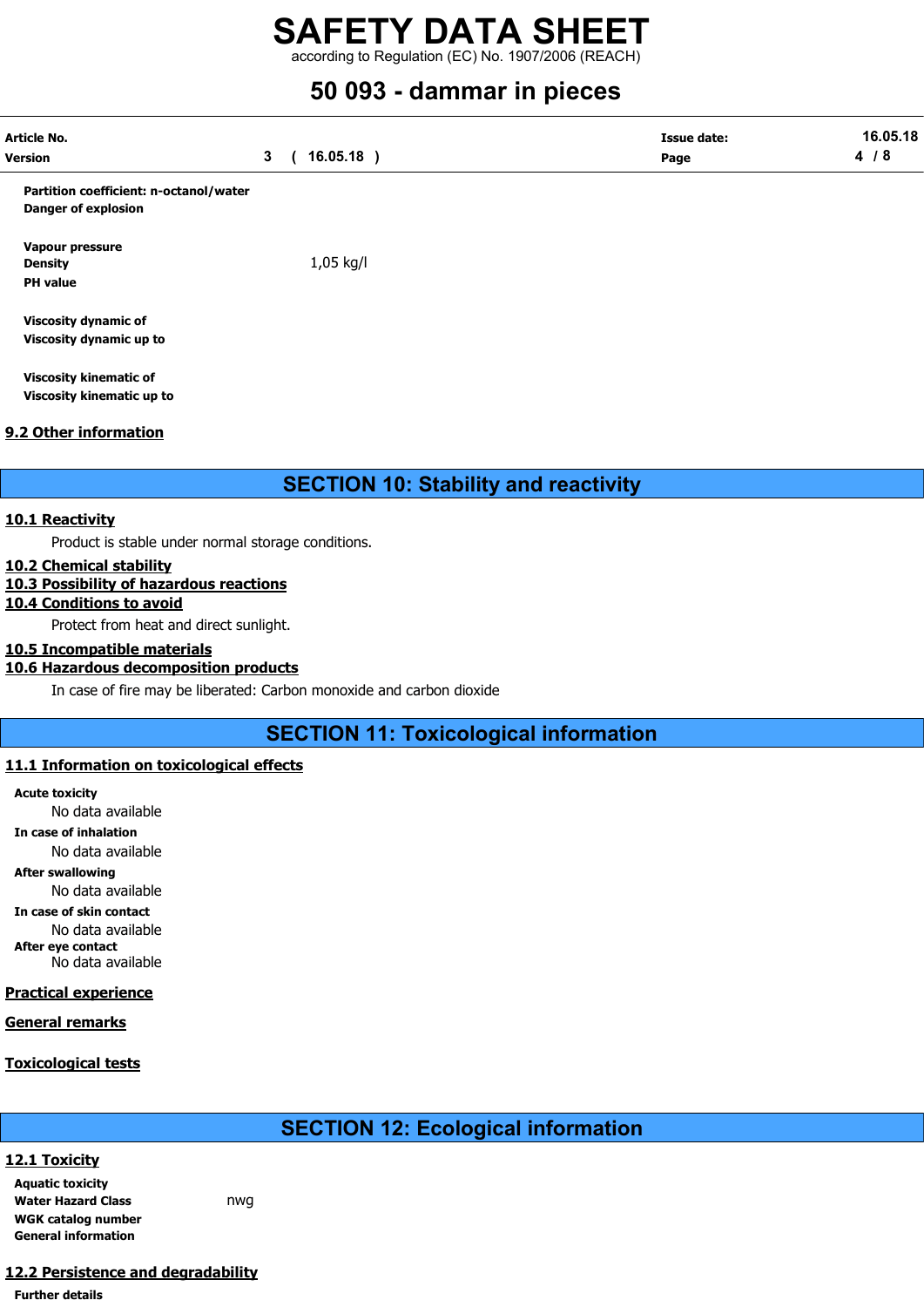according to Regulation (EC) No. 1907/2006 (REACH)

# 50 093 - dammar in pieces

| Article No.    |          | Issue date: | 16.05.18 |
|----------------|----------|-------------|----------|
| <b>Version</b> | 16.05.18 | Page        | -        |

Oxygen demand

### 12.3 Bioaccumulative potential

Bioconcentration factor (BCF) Partition coefficient: n-octanol/water

# 12.4 Mobility in soil

No data available

#### 12.5 Results of PBT and vPvB assessment

No data available

## 12.6 Other adverse effects

General information

### Ecotoxicological effects

SECTION 13: Disposal considerations

### 13.1 Waste treatment methods

#### Product

Waste key number

080 112 waste paint and varnish other than those mentioned in 08 01 11 Recommendation

#### Contaminated packaging

#### Waste key number Recommendation

Non-contaminated packages may be recycled. Handle contaminated packages in the same way as the substance itself.

### Additional information

SECTION 14: Transport information

### 14.1 UN number

# 14.2 UN proper shipping name

ADR, ADN No dangerous good in sense of these transport regulations.

IMDG, IATA

# 14.3 Transport hazard class(es)

ADR, ADN IMDG IATA

## 14.4 Packing group

# 14.5 Environmental hazards

Marine Pollutant - IMDG Marine Pollutant - ADN

# 14.6 Special precautions for user

# Land transport

Code: ADR/RID Kemmler-number Hazard label ADR Limited quantities Contaminated packaging: Instructions Contaminated packaging: Special provisions Special provisions for packing together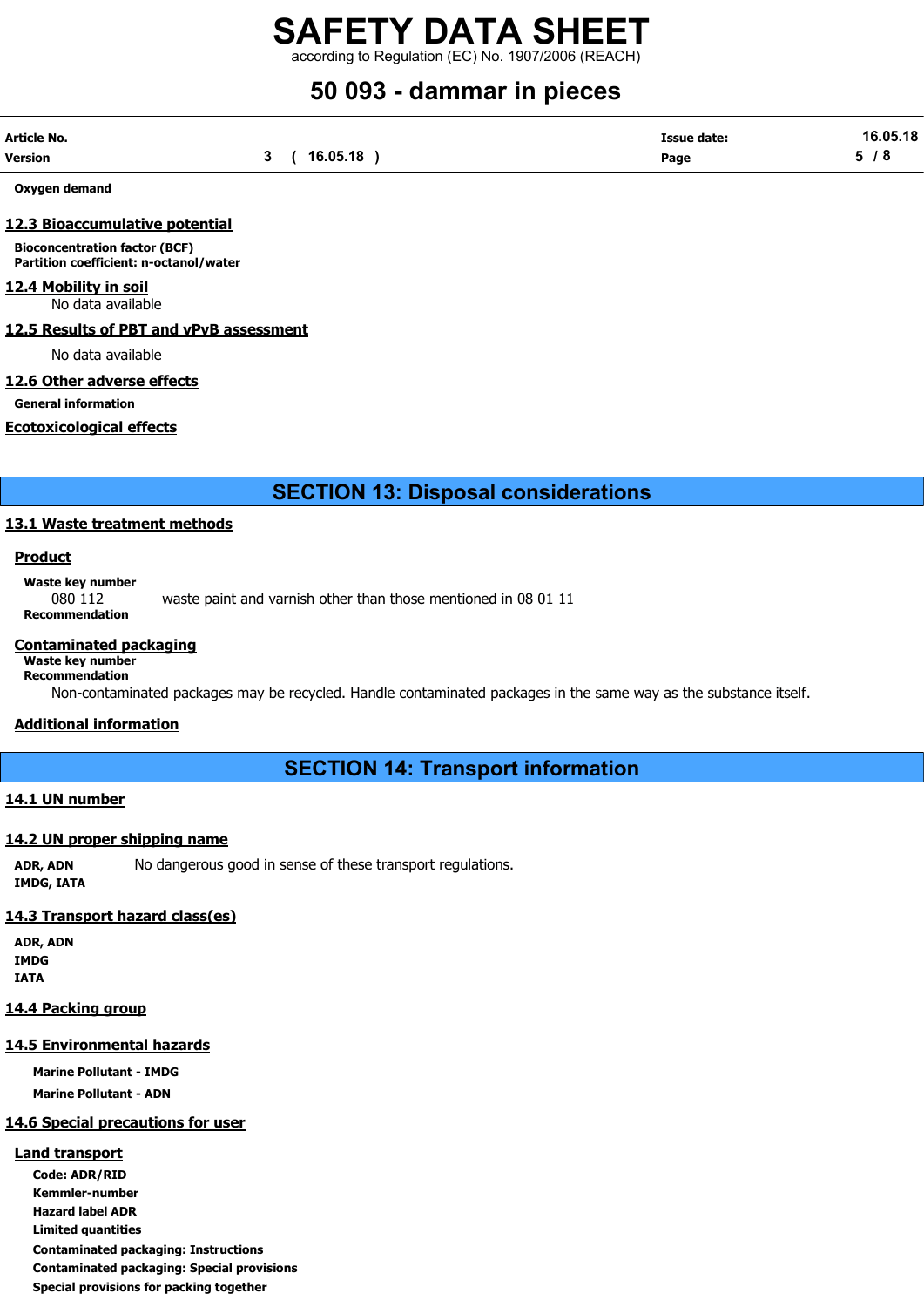according to Regulation (EC) No. 1907/2006 (REACH)

# 50 093 - dammar in pieces

| Article No. |          | Issue date: | 16.05.18 |
|-------------|----------|-------------|----------|
| Version     | 16.05.18 | Page        |          |

Portable tanks: Instructions Portable tanks: Special provisions Tank coding Tunnel restriction Remarks EQ Special provisions

### Inland waterway craft

Hazard label Limited quantities Transport permitted Equipment necessary Ventilation Remarks EQ Special provisions

### Sea transport

EmS Special provisions Limited quantities Contaminated packaging: Instructions Contaminated packaging: Special provisions IBC: Instructions IBC: Provisions Tank instructions IMO Tank instructions UN Tank instructions Special provisions Stowage and segregation Properties and observations Remarks EQ

## Air transport

| Hazard                      |
|-----------------------------|
| Passenger                   |
| Passenger LQ                |
| Cargo                       |
| ERG                         |
| <b>Remarks</b>              |
| EO                          |
| <b>Special Provisioning</b> |

# 14.7 Transport in bulk according to Annex II of MARPOL 73/78 and the IBC Code

No data available

# SECTION 15: Regulatory information

# 15.1 Safety, health and environmental regulations/legislation specific for the substance or mixture

## National regulations

### **Europe**

Contents of VOC [%] Contents of VOC [g/L] Further regulations, limitations and legal requirements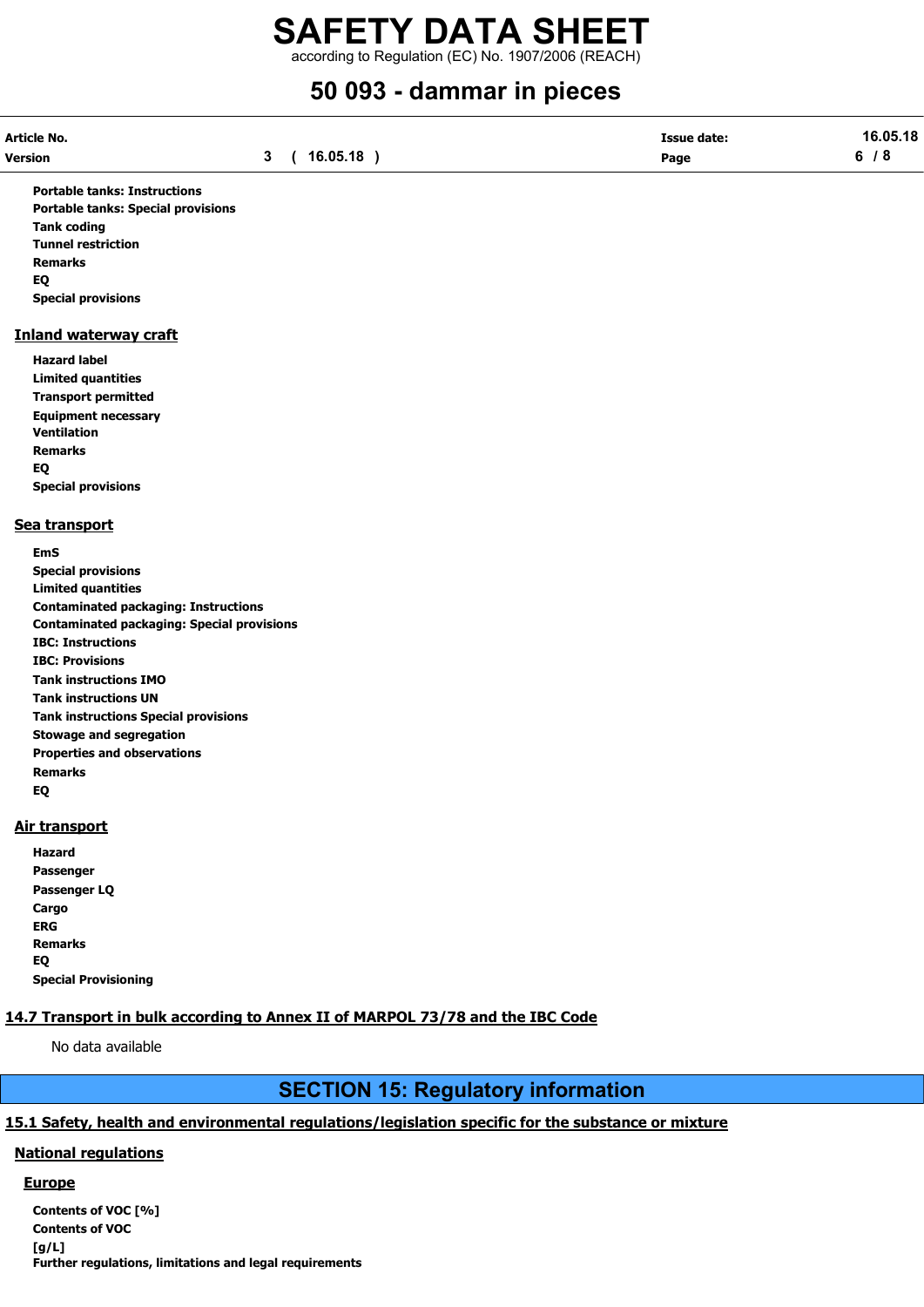according to Regulation (EC) No. 1907/2006 (REACH)

# 50 093 - dammar in pieces

| Article No.    |             | <b>Issue date:</b> | 16.05.18 |
|----------------|-------------|--------------------|----------|
| <b>Version</b> | 3(16.05.18) | Page               | 7 / 8    |

#### Germany

Storage class Water Hazard Class **nwg** WGK catalog number Incident regulation Information on working limitations Further regulations, limitations and legal requirements

#### Denmark

Further regulations, limitations and legal requirements

#### **Hungary**

Further regulations, limitations and legal requirements

#### Great Britain

Further regulations, limitations and legal requirements

#### Switzerland

Contents of VOC [%] 0 %

Further regulations, limitations and legal requirements

### **USA**

Further regulations, limitations and legal requirements Federal Regulations State Regulations

#### **Japan**

Further regulations, limitations and legal requirements

### Canada

Further regulations, limitations and legal requirements

### 15.2 Chemical Safety Assessment

# SECTION 16: Other information

### Further information

#### Hazard statements (CLP)

#### Further information

This information is abased on our current state of knowledge and describes the security standards applicable to our product for the purpose provided. The information provided here does not constitute a legally binding warranty of specific characteristics or of suitability for a specific application use of the product is thus to be adapted to the user's special conditions and checked by preliminary tests. We are thus unable to guarantee product characteristics or accept an liability for damage arising in connection with the use of our products.

#### Literature

For abbreviations and acronyms, see: ECHA Guidance on information requirements and chemical safety assessment, chapter R.20 (Table of terms and abbreviations).

#### Reason of change

#### Additional information